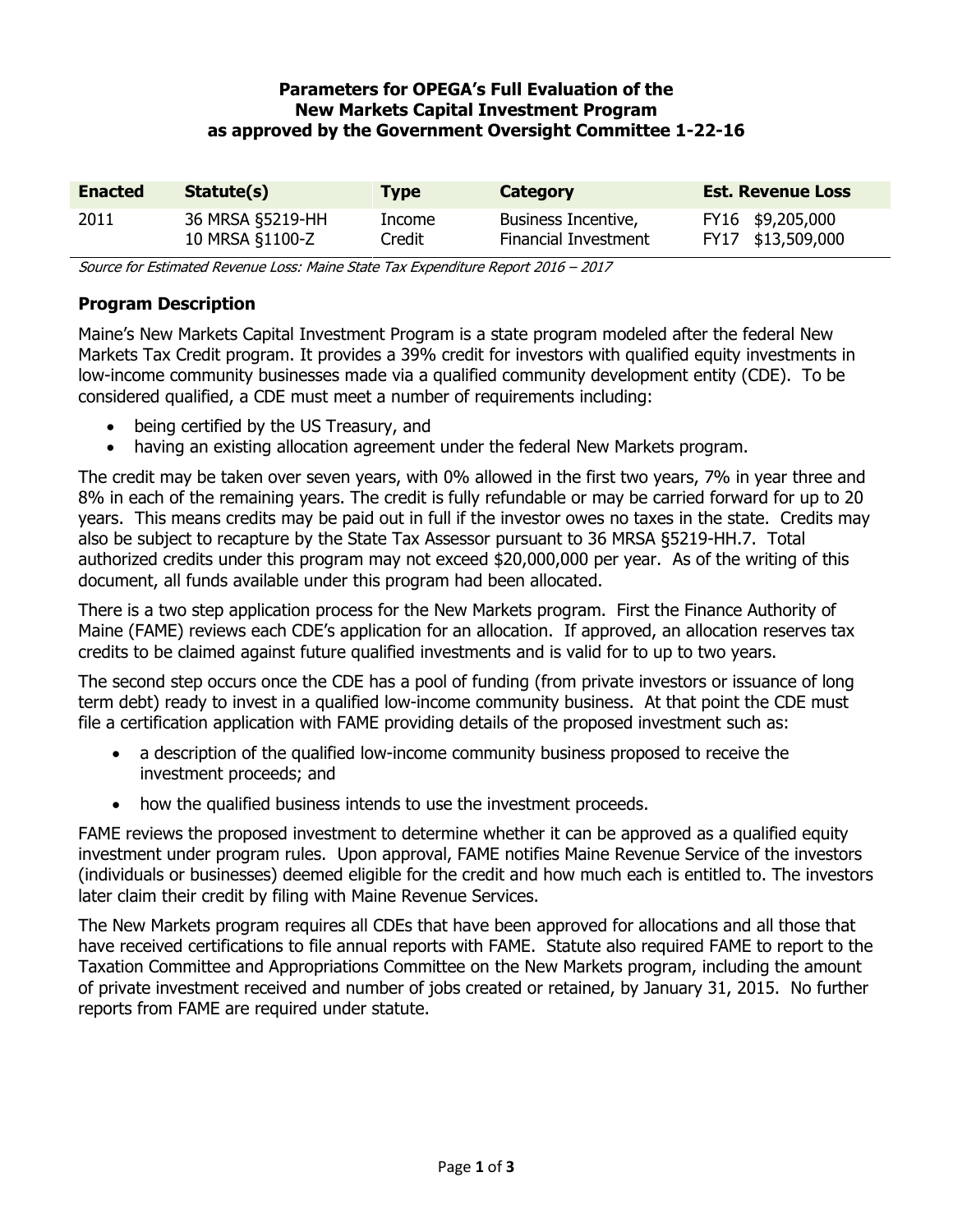## **Evaluation Parameters Subject to Committee Approval**

The following parameters are submitted for GOC approval as required by 3 MRSA §999 subsection 1, paragraph A.

(1) Purposes, Intent or Goals

Intent – To promote economic development by encouraging major investments in qualified businesses and developments located in economically distressed areas of the State; to preserve jobs and make the State more competitive in the attraction of investment capital.

Goal – To encourage new investments in qualified businesses and developments located in economically distressed areas of the State.

(2) Beneficiaries

Primary Intended Beneficiaries – Qualified businesses in economically distressed areas of the State Secondary Intended Beneficiaries – Economically distressed communities

Credit Recipient – Investors (or others to whom the credits are transferred)

(3) Evaluation Objectives

Below are the objectives the evaluation proposes to address. The objectives are coded to indicate which of the performance measures in section (4) below could potentially be applicable.

Each objective will be explored to the degree possible based on the level of resources required and the availability of necessary data. Any substantial statutory changes since the program's enactment will be considered in addressing objectives impacted by those changes.

| Objectives Allowed Under 3 MRSA §999 subsection 1 paragraph A |                                                                                                                                                                                                                                                                                           |                                          |  |
|---------------------------------------------------------------|-------------------------------------------------------------------------------------------------------------------------------------------------------------------------------------------------------------------------------------------------------------------------------------------|------------------------------------------|--|
| (a)                                                           | The fiscal impact of the tax expenditure, including past and estimated future impacts;                                                                                                                                                                                                    | C, D, E, F<br>Qualitative                |  |
| (b)                                                           | The extent to which the design of the tax expenditure is effective in accomplishing the<br>tax expenditure's purposes, intent or goals and consistent with best practices;                                                                                                                | Qualitative                              |  |
| (c)                                                           | The extent to which the tax expenditure is achieving its purposes, intent or goals, taking<br>into consideration the economic context, market conditions and indirect benefits;                                                                                                           | A, B, C, D,<br>G, H, J, L<br>Qualitative |  |
| (d)                                                           | The extent to which those actually benefiting from the tax expenditure are the intended<br>beneficiaries;                                                                                                                                                                                 | A, B, C, G,<br>H, I, M<br>Qualitative    |  |
| (e)                                                           | The extent to which it is likely that the desired behavior might have occurred without the<br>tax expenditure, taking into consideration similar tax expenditures offered by other<br>states;                                                                                             | C, D, I, J<br>Qualitative                |  |
| (f)                                                           | The extent to which the State's administration of the tax expenditure, including<br>enforcement efforts, is efficient and effective;                                                                                                                                                      | Qualitative                              |  |
| (g)                                                           | The extent to which there are other state or federal tax expenditures, direct expenditures<br>or other programs that have similar purposes, intent or goals as the tax expenditure, and<br>the extent to which such similar initiatives are coordinated, complementary or<br>duplicative; | Qualitative                              |  |
| (h)                                                           | The extent to which the tax expenditure is a cost-effective use resources compared to<br>other options for using the same resources or addressing the same purposes, intent or<br>goals; and                                                                                              | E, F, G, H,<br>I, J, K<br>Qualitative    |  |
| (i)                                                           | Any opportunities to improve the effectiveness of the tax expenditure in meeting its<br>purposes, intent or goals.                                                                                                                                                                        | Qualitative                              |  |